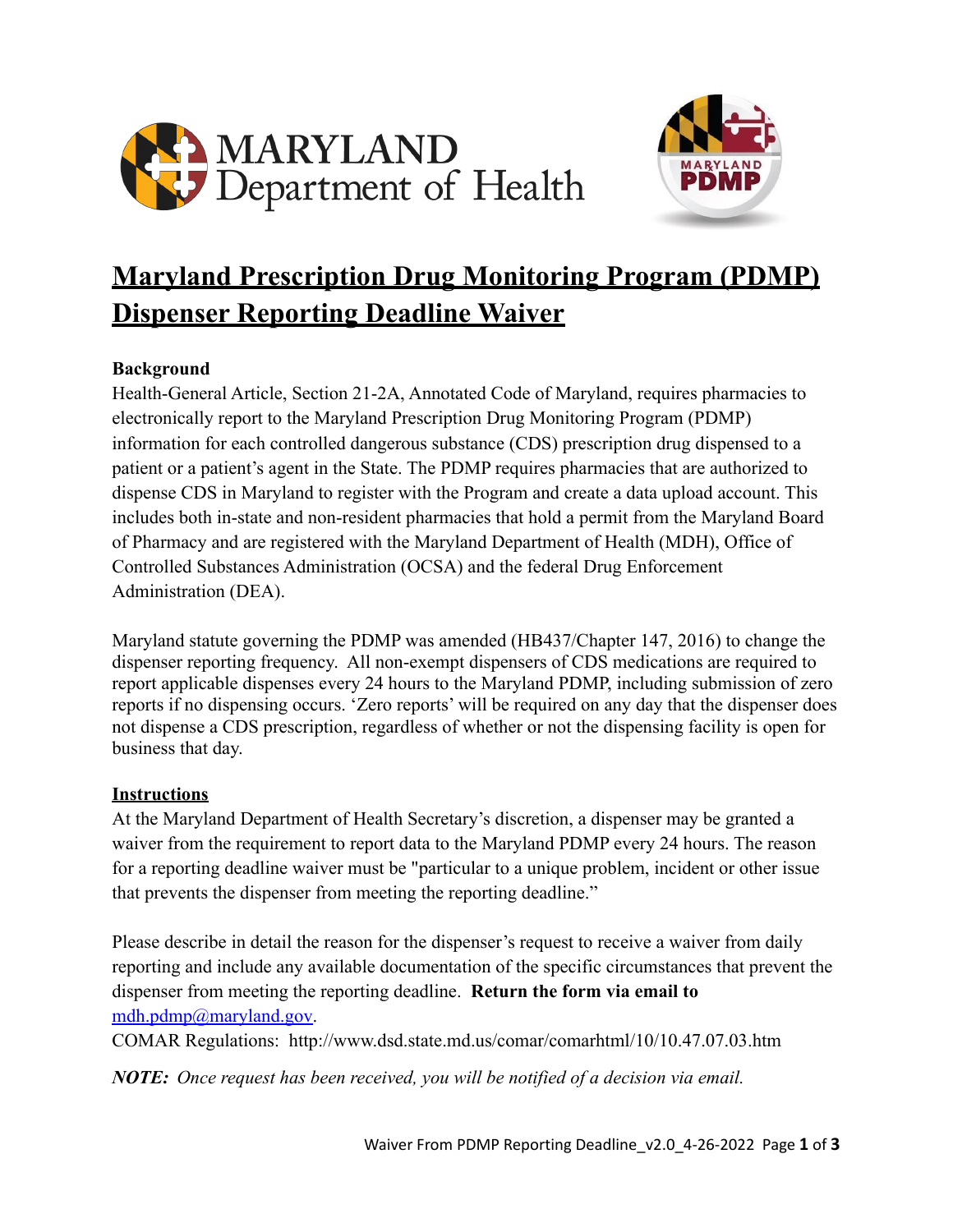## **MD PDMP: Reporting Deadline Waiver Request Form**

### **Section I: Dispenser & Authorized Official (AO) Information**

*NOTE: The Authorized Official (AO) must be authorized by the dispenser's management to communicate with MDH on the dispenser's behalf. The AO will receive all official correspondence regarding the waiver request.*

| <b>Dispenser Name:</b>           |  |
|----------------------------------|--|
| <b>Dispenser Address:</b>        |  |
| <b>Dispenser Address (ctd.):</b> |  |
| <b>Dispenser License #:</b>      |  |
| Dispenser DEA#:                  |  |
| <b>Dispenser CDS Permit#:</b>    |  |
| <b>AO</b> Name:                  |  |
| <b>AO</b> Title:                 |  |
| <b>AO Telephone #:</b>           |  |
| <b>AO Email Address:</b>         |  |
|                                  |  |